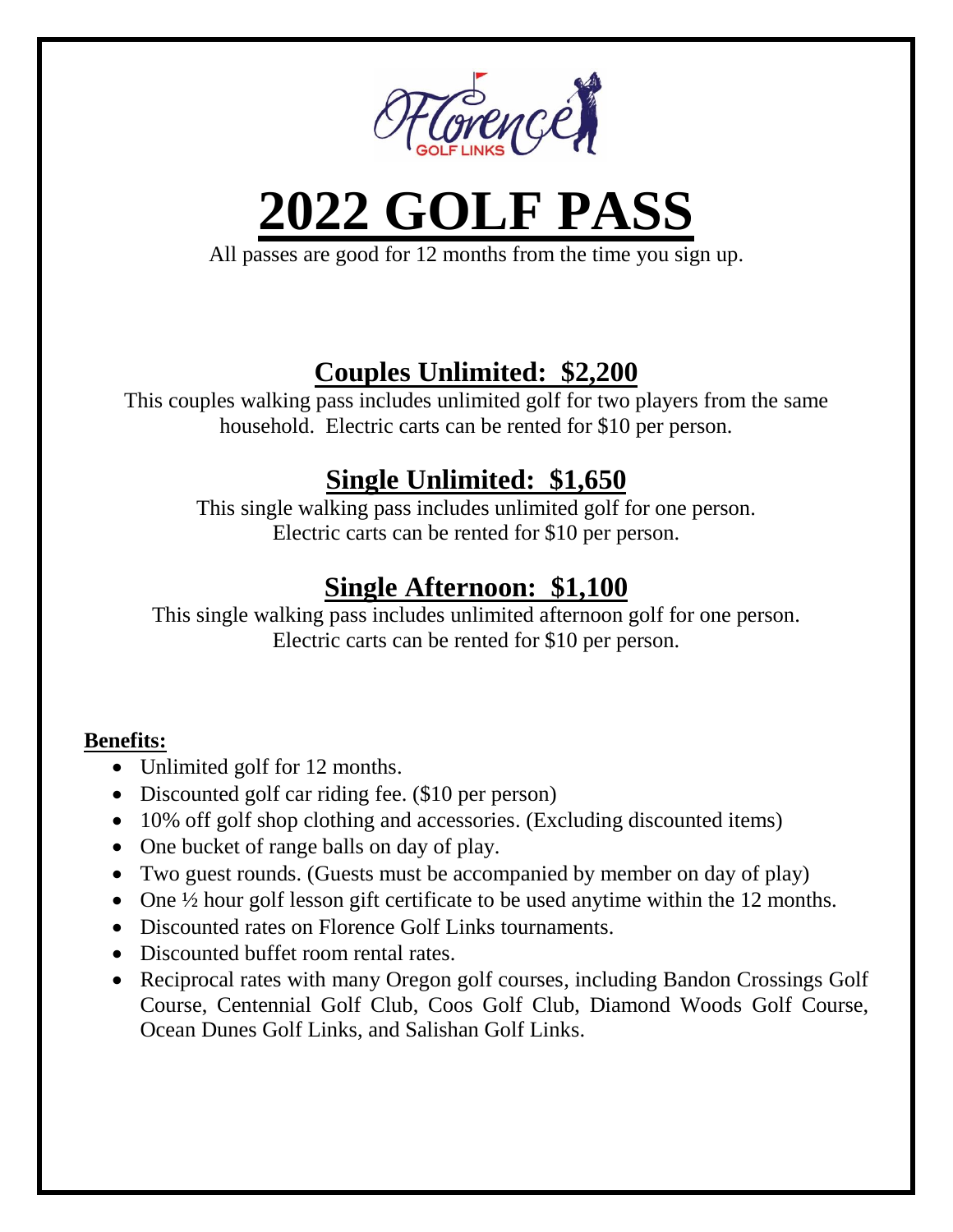#### **2022 FGL Golf Pass – Rules and Regulations**

- The Golf Pass is non-transferable and non-refundable.
- Electric Golf Cars:
	- o Golf Cars can be rented for \$10 per person for 18-holes. \$5 for 9-holes.
	- o Players must pair up unless the additional single rider fee is paid.
	- o No more than two people per golf car.
	- o Golf Cars are restricted to the parking lot, practice range, and golf course.
	- o Operators must have a valid driver's license to drive a cart.
	- o Golf Cars must stay on the cart paths where available at all times.
	- o Golf Cars must stay 30 feet away from the greens in any direction.
	- o Golf Cars are operated at risk of operator. The Pass holder will be responsible for the cost of repairing any damage to carts or the golf course resulting from improper operation.
- Driving Range:
	- o Golf Passes include one bucket of balls on the day of play for the Pass holder.
- Dress Code:
	- o Golf Attire is preferred but not required. Tee shirts, jeans, Cargo pants and shorts are accepted. No tank tops, swimwear or sweat pants allowed.
- Food & Beverage:
	- o All alcoholic beverages must be purchased from Florence Golf Links. No outside alcohol is permitted. Purchasing food from the Snack Shack or Sandpines Grill and Lounge is preferred, but not required.
- Pace of Play:
	- o The first group of the day cannot tee off their second nine until 1 hour and 45 minutes after their original tee time.
	- o Pace of play for 18 holes should be between 3.5 and 4 hours.
- Tee Times:
	- o Online tee times can be booked up to two weeks in advance. Tee times can be made through the Golf Shop up to 30 days in advance.
	- $\circ$  From May 1<sup>st</sup> through October 31<sup>st</sup>, the first tee time available for pass holders is 8 a.m. Pass Holders can move to an earlier tee time if one is available the day before their scheduled tee time.
- Tee Time Cancellations & No-Show Policy:
	- o Pass Holders are responsible for managing the number of players in their group and times booked. Any changes need to be communicated to the Golf Shop as soon as possible but no later than 24 hours before scheduled tee time.
	- o Pass Holders that no-show for a tee time will first receive a warning. After the first warning Florence Golf Links reserves the right to charge the Pass Holder a \$100 No-Show Fee. Multiple no-shows may result in suspension of golf privileges.